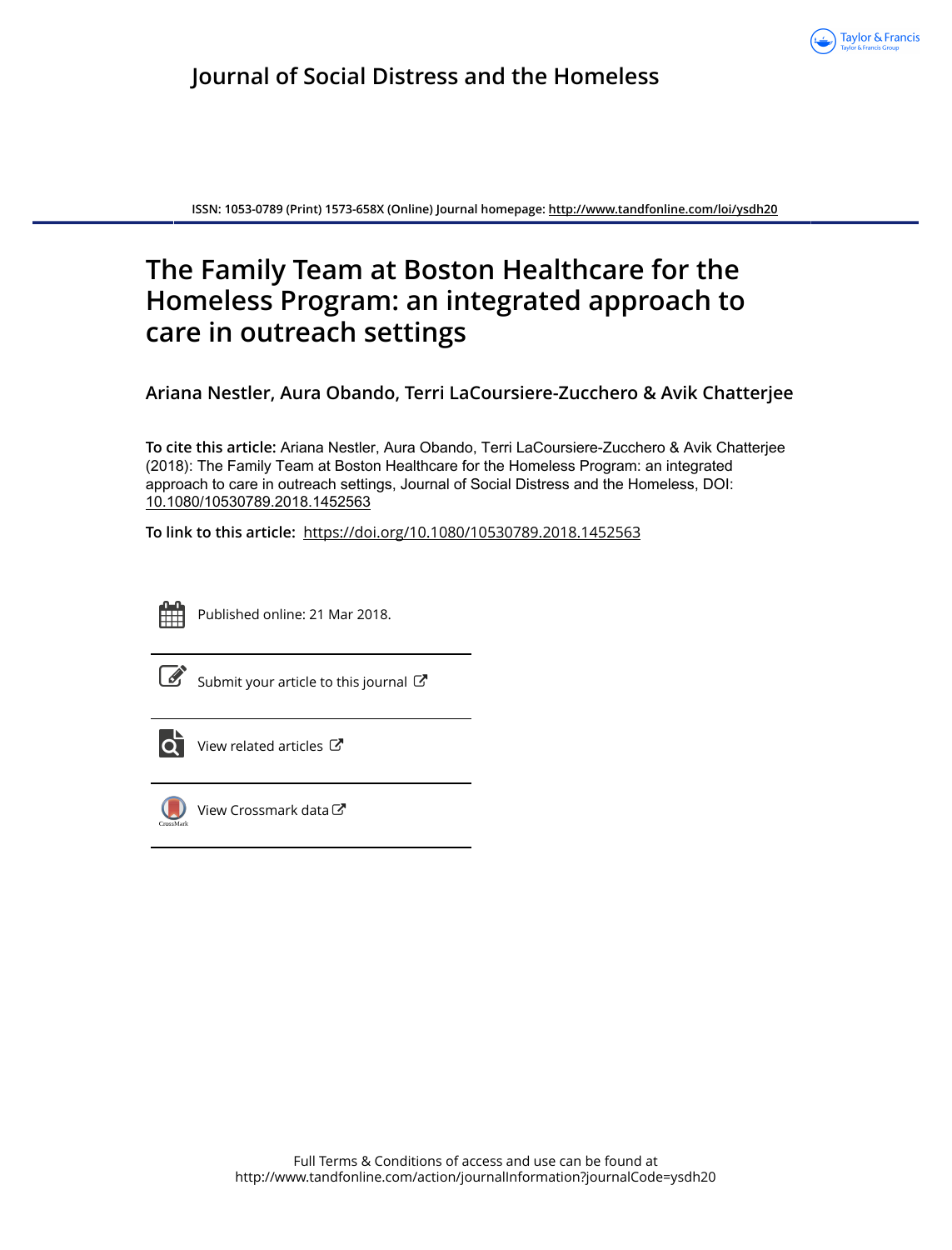# <span id="page-1-0"></span>The Family Team at Boston Healthcare for the Homeless Program: an integrated approach to care in outreach settings

Ariana Nestler<sup>a,b</sup>, Aura Obando<sup>a,c</sup>, Terri LaCoursiere-Zucchero <sup>na\*</sup> and Avik Chatterjee <sup>na,c</sup>

<sup>a</sup>Boston Healthcare for the Homeless Program, Boston, MA, USA; <sup>b</sup>Tufts University School of Medicine, Boston, MA, USA; <sup>c</sup>Harvard Medical School, Boston, MA, USA

#### **ARSTRACT**

Since 1986, the Family Team at Boston Health Care for the Homeless Program has implemented an integrated, inter-professional, team-based model of care to serve families experiencing homelessness. The Family Team employs key strategies delineated by the well-established Health Care for the Homeless model, which emphasizes the importance of outreach medicine and a case management "one-stop shop approach". We include an account of a specific case where the Family Team's unique model helped a refugee family in Massachusetts access medical and social services otherwise more difficult to obtain. The Family Team's onsite presence in the hotel-shelter and the team-based approach facilitated diagnosis of and successful treatment for cervical cancer in a mother of eight children. This case report suggests that the Health Care for the Homeless model of care should be more widely adopted in order to best serve homeless families.

Abbreviations: Boston Health Care for the Homeless Program (BHCHP); Emergency Assistance (EA); Health Care for the Homeless (HCH); Massachusetts General Hospital (MGH)

#### Family homelessness in Massachusetts

At the end of March 2017 there were a total of 3579 families experiencing homelessness in Massachusetts. In May 2017, 815 families experiencing homelessness in Massachusetts applied for shelter through the Emergency Assistance (EA) program (Department of Housing and Community Development [DHCD], [2017](#page-4-0)).To be eligible for EA, individuals must be "Massachusetts residents, meet the gross income for EA, have needy children under the age of 21 or be pregnant." The reason for homelessness must be no-fault fire, flood, natural disaster, condemnation, foreclosure, fleeing domestic violence, no-fault eviction, or that the children are exposed to a significant health or safety risk (Mass.gov, [2018\)](#page-4-0). Of those 815 families who applied in May 2017, 401 were accepted and placed into a shelter, a hotel or motel contracted by the state, or an apartment through the state voucher program (DHCD, [2017](#page-4-0)). Since 2008, the number of families receiving EA in shelters and hotel/motels in Massachusetts has more than doubled while the numbers trend downward in most others states in the nation. Between 2015 and 2016 there was a slight decrease in the homeless family population for the state, but in the city of Boston this decrease was only a reduction of 19 families. Boston itself has seen an increase in its family homeless population of 46% since 2008 (Rog, Henderson, Greer, Kulbicki, & Weinreb, [2017](#page-4-0)).

#### Cervical cancer and homelessness

According to the Centers for Disease Control [\(2017](#page-4-0)), the most recent numbers from 2014 indicate that 12,578 women in the US were diagnosed with cervical cancer. The American Cancer Society ([2018\)](#page-4-0) predicted that in 2018, 13,240 women will be diagnosed with cervical cancer in the US and 210 in Massachusetts. Although all women with a cervix are at risk, the incidence among homeless women is 4.4 times greater than in the general population and homeless women are 6 times more likely to die from cervical cancer than the general population (Baggett et al., [2015](#page-4-0)). These numbers may be due to lack of education, limited access to care, cost, or difficulty adhering to cancer treatments. However, previous studies have shown that about 38% of women experiencing homelessness are likely to decline cervical cancer screening even when access and cost barriers are removed, which could lead to delayed or missed diagnoses (Bharel, Casey, & Wittenberg, [2009\)](#page-4-0).

## A health care for the homeless (HCH) model for health care and social services

Caring for the health of families experiencing the stress and transience of homelessness can be overwhelming. However, the Family Team at Boston Healthcare for the Homeless Program (BHCHP) has developed a

CONTACT Ariana Nestler a [ariana.nestler@tufts.edu](mailto:ariana.nestler@tufts.edu) Boston Healthcare for the Homeless Program, 780 Albany Street, Boston, MA 02118, USA Present address: The School of Nursing and Health Sciences, Simmons College, Boston, MA, USA

**ARTICLE HISTORY** 

Received 7 November 2017 Accepted 11 March 2018

**KEYWORDS** Homelessness; interprofessional team; outreach medicine



Check for updates

<sup>© 2018</sup> Informa UK Limited, trading as Taylor & Francis Group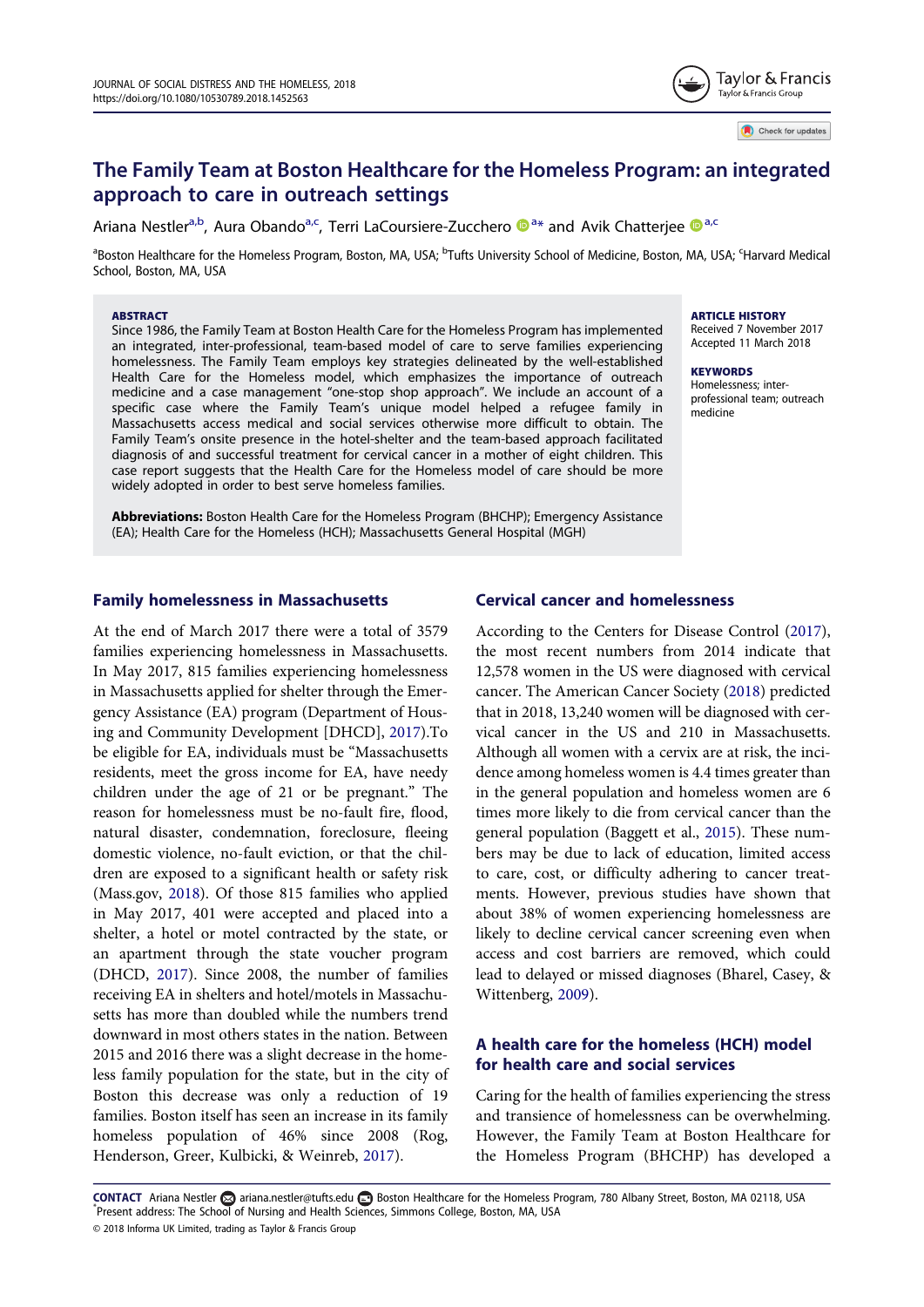<span id="page-2-0"></span>model for providing medical care and social services to this vulnerable population since 1986. BHCHP's Family Team consists of medical providers, behavioral health clinicians, and case managers who serve at eleven different shelter- and motel/hotel-based clinics throughout the greater Boston area. In addition to primary and urgent care, the team provides addiction services, mental health counseling, health education, and parenting support groups.

In 2015, the Family Team provided care to 1329 individual patients: 848 adults and 481 children. Of the 1329 patients, 75.2% were English speaking, 15.4% were Spanish speaking, and the remainder reported speaking a variety of different languages, including Arabic, Somali, and Swahili. Four hundred and sixty-nine (35.3%) self-identified as Hispanic.

Along with many other Health Care for the Homeless (HCH) programs developed in the 1980's, BHCHP employs a specific model to best serve the homeless of Boston. The HCH model cites five "key strategies and innovations" at the heart of the practice: outreach and engagement, community collaborations, case management "one-stop shopping," medical respite care, and consumer advisory boards. In particular, the Family Team's successful implementation of one-stop shopping and outreach has been key to its successful care delivery model. One-stop shopping emphasizes the importance of an interdisciplinary team that can tend to a variety of needs of a patient in a single location, and outreach means meeting patients where they are physically (Zlotnick, Zerger, & Wolfe, [2013\)](#page-4-0). We will describe how these tools particularly aided the team in providing quality care for this family who faced significant obstacles to care in the setting of a life-threatening medical condition.

#### A family in crisis – case report

In the winter of 2015, a 39-year old woman, a refugee from a war-torn African country found herself and her eight children in Massachusetts, homeless and placed in a hotel-shelter a few towns away from her original resettlement placement. Providing safety, shelter, education, and food for her family were daily, demanding tasks, but health care was an additional, long-term stressor. Seeking care for her and her family's chronic health care needs, she came to an onsite, shelterbased clinic at the hotel-shelter operated by the Family Team at BHCHP.

Her first visit to the clinic lasted almost two hours. With the assistance of a Swahili telephoneinterpreter, the onsite case manager and physician completed a comprehensive intake. The team physician became the primary care provider for the mother and her two older daughters. The mother continued treatment for her latent tuberculosis and other chronic medical conditions, which involved

the laborious search for medical records from numerous other providers.

Significantly, the onsite physician performed this women's first ever cervical cancer screening test in March 2015 using a head lamp for visualization in the hotel room clinic and carrying the sample herself back to the health center to be processed. Unfortunately, this exam led to the diagnosis of cervical cancer: FIGO stage IIB squamous cell carcinoma of the cervix, for which the five-year survival rate is 58% (American Cancer Society, [2017\)](#page-4-0). This is difficult news for anyone, but for a non-English speaking, single mother of eight with limited resources, this was devastating.

With this new, potentially fatal diagnosis and the family's psychosocial needs in mind, the Family Team treated this patient utilizing their team-based, integrative outreach model to help the family receive the highest quality care and to overcome the barriers that lay ahead.

## Impact of the HCH model on provision of health care and social services

#### Health literacy and language

During the patient's first visit, her limited understanding of certain aspects of health care in the US was apparent. For instance, the physician discovered that the patient was taking double the dose of her latent tuberculosis medications (which caused mild liver injury) because she wanted to complete the ninemonth treatment course more rapidly. The Family Team responded to such differences in understanding by allotting time to explain medications and procedures more thoroughly and with a telephone interpreter.

Indeed, although this patient was resilient and resourceful, language was constantly an obstacle. Difficulty communicating with hospital staff and taxi drivers and her inability to read signs in English inevitably made traveling to appointments more complex. Therefore, it was crucial that a team member outline all aspects of her visits – medical and logistical – prior to her departure. When she began cancer treatment, the case manager gave the patient pre-written letters, which she would present at the hospital in Boston explaining her limited English and asking for assistance finding the location of each appointment.

#### Coordination of care and resources

Because distance and transportation can often limit access to care among families experiencing homelessness the team worked closely with the oncology team at Massachusetts General Hospital (MGH) to coordinate her treatment schedule and transportation needs (Campbell, O'Neill, Gibson, & Thurston, [2015\)](#page-4-0). The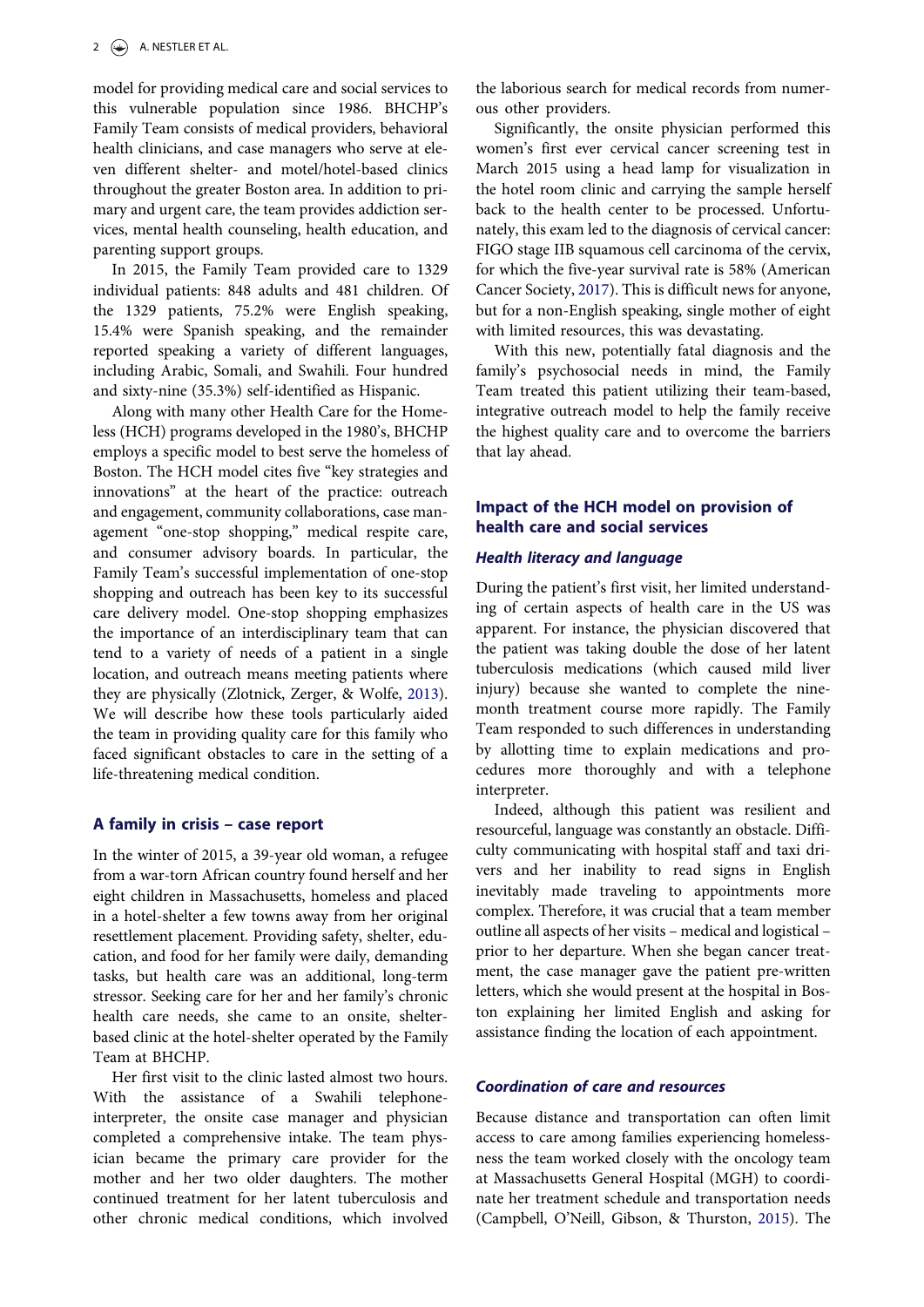team physician communicated frequently with the oncologist and radiation oncologist to coordinate medication changes, to help with managing side effects of chemotherapy, and most importantly, to contextualize her living situation. The environment in which homeless patients live can often be overlooked; therefore, she explained what resources were available locally and conveyed the limitations of living in the hotel-shelter setting (Campbell et al., [2015\)](#page-4-0). Being a family of nine in a hotel room required sharing beds and being confined to a space filled with children and cluttered with belongings. Coin-operated laundry machines meant that a family of nine often did not have enough change to wash their clothes and sheets. The exposure to germs from the outside world alone can be detrimental to a patient undergoing chemotherapy.

The team nurse and case manager were also in near daily communication with the oncology social worker to better coordinate care. With two children under the age of five, childcare during medical appointments was a chief concern – particularly when the patient required lengthy diagnostic testing such as MRIs. The case manager searched for options outside of the hospital and even helped obtain an emergency childcare voucher for the family before connecting with MGH social workers. After much discussion, the hospital allowed the children to utilize the employee childcare center during their mother's appointments. In this way, the team prevented delays to the patient's treatment plan and inability to see certain providers due to lack of childcare.

#### Cost and insurance

The most significant systems-level change that assisted the Family Team in taking care of this patient was the Massachusetts Health Care reform and Medicaid expansion in 2006, which mandated that all residents obtain a minimum level of benefits. With these new laws enacted, the patient was able to qualify for highquality insurance that provided services otherwise financially unattainable. The family had qualified for health insurance upon their arrival to Massachusetts, but the case manager on the team ensured that this coverage would not be lost. Notices of renewal come via mail every year – which is difficult for the transient homeless population with frequently new addresses – but this patient brought down her mail to the clinic every week to have it translated by our case manager, so she would not miss any important letters. Since this time, the Family Team has also added a Benefits Coordinator to the team who provides remote or, if needed, onsite assistance with insurance applications.

Additionally, she used the services of the MassHealth (Massachusetts Medicaid program) Prescription for Transportation (PT1) system. Through this

system, the case manager was able to arrange rides covered by insurance for the patient and her two youngest children to be driven to appointments in Boston and then back to the hotel-shelter when they were finished. This service was essential, as the patient did not own a vehicle and was living in a hotel twenty miles – up to a two hour bus ride – from the medical center providing her subspecialty care.

# Maintaining care and support

By the fall of 2015, doctors informed the patient that there was no longer any evidence of cancer. Despite this reassuring news, she continued to visit the hotel clinic weekly. She came to check-in about her family's medical needs, ask for assistance with social services, have mail translated, or say hello to familiar faces. In November of 2015, the family was overjoyed to receive notice that they would receive housing in Boston through a rental voucher program. The family had no support, however, for the move and no means to acquire furniture or other household necessities. Through telephone calls and occasional home visits, the team helped the family transition into their new home: arranging volunteer movers, coordinating the delivery of furniture from a local organization, explaining how the appliances functioned, and assisting the mother in enrolling her children in Boston Public Schools. Additionally, the physician helped the mother transition her primary care to a local health center. The shift to housing was challenging, but the team worked to ease the family through the process.

# Implications for clinical practice, research, and teaching

The Family Team at BHCHP uses the HCH approach to provide the highest-quality care for families experiencing homelessness in greater Boston. They are successful in their ability not only to provide clinical services to patients, but also to build relationships, connect, and support the families they serve. Many cases are just as complex as the one delineated above, but some are easier to navigate as families may have outside support or may be well acquainted with the area in which they are placed. This allows time and resources to be allocated more reasonably, and the model to be sustainable within BHCHP. Additionally, it is essential to have all members of the team present at any given site because it would be nearly impossible to take on multiple roles (i.e. the physician acting as both a doctor and case manager). Time spent with individual families is also crucial to accomplishing the tasks described above, and some sites may be too crowded or have too many urgent medical cases to allow for such time. Furthermore, in a place where Medicaid coverage is not as expansive, a model like this may not be as